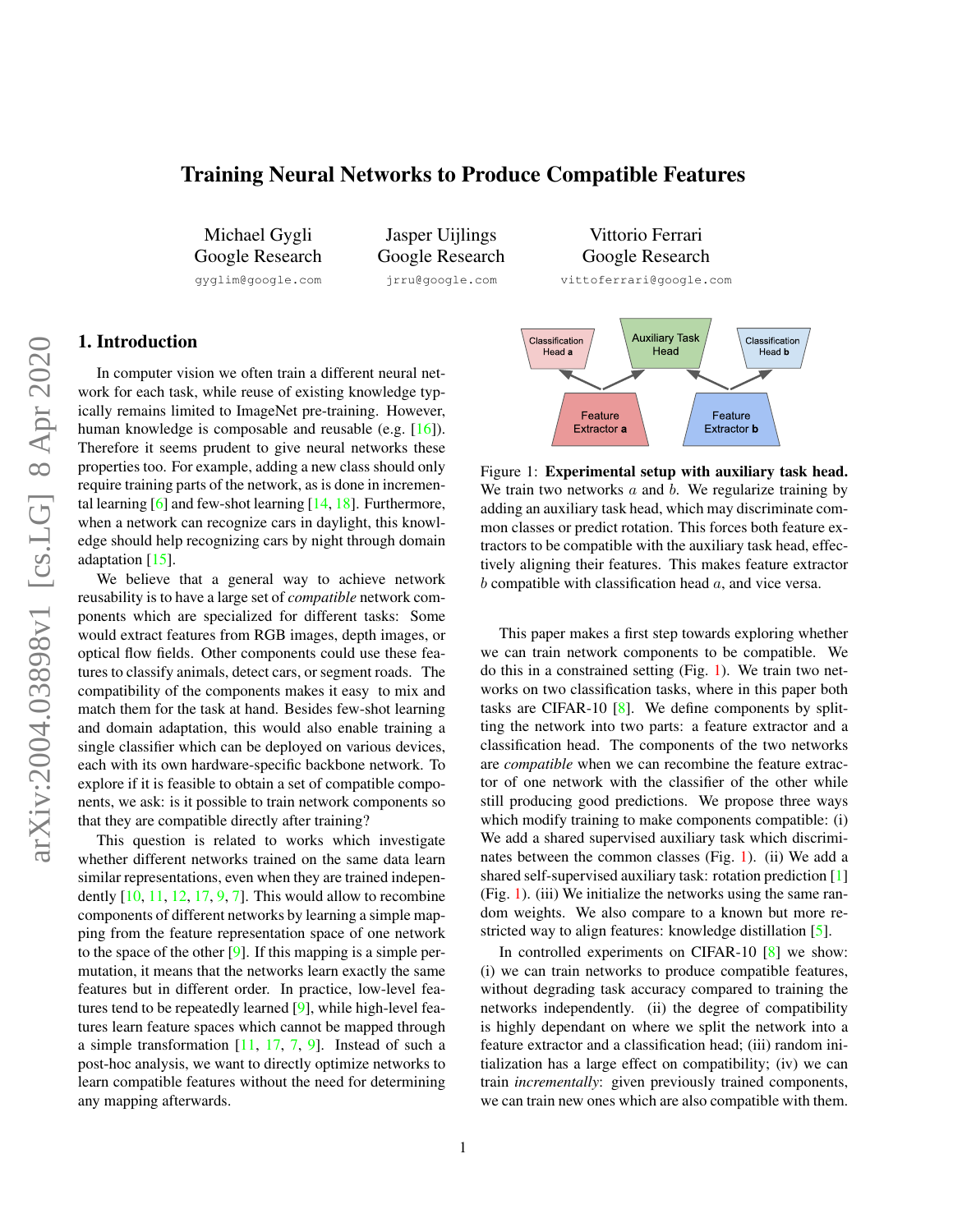## <span id="page-1-3"></span><span id="page-1-0"></span>2. Method

We aim to make network components compatible. We define components by splitting a network at a predefined intermediate layer k. This results in a *feature extractor*  $f(\cdot)$  and a *target task head*  $h(\cdot)$ , parameterized respectively by  $\Phi$  and  $\Theta$ . In standard supervised learning, one trains a neural network on task  $t$  by solving its task loss  $\ell_t(h(f(\mathbf{x}_i;\mathbf{\Phi}_t);\mathbf{\Theta}_t), \mathbf{y}_i)$  over all examples  $\mathbf{x}_i$  with label  $\mathbf{y}_i$ in dataset  $\mathcal{D}_t$ . In this paper, we train two networks on tasks  $a$  and  $b$  and explore various methods that adapt the standard training process to encourage compatibility. In particular, we optimize compatibility between the features produced by their feature extractors  $f(\mathbf{x}_i; \mathbf{\Phi}_a)$  and  $f(\mathbf{x}_i; \mathbf{\Phi}_b)$ .

Training scheme. In order to make networks compatible we investigate two different schemes: In *joint training*, multiple networks are trained at once to be compatible with each other. Instead, in *incremental training*, an initial network is produced by training on task  $\alpha$  only. Then, the second network is trained to perform well on task b and also be compatible with the network components trained for task a, *i.e*. it is aligned to them.

### 2.1. Alignment via Distillation

We explore knowledge distillation [\[5\]](#page-3-13) to align the features on the example level. Specifically, we add an  $l_2$  loss on the feature activations produced by different networks.

Trade-offs. This is a strong form of alignment, as it aligns the feature activation per example. However, it can only be used if we train on a single dataset (standard distillation), or if there is paired input data for each task we learn. For example, it was used in [\[2\]](#page-3-14), which relied on pixel aligned RGB and depth images of the same scene.

#### <span id="page-1-1"></span>2.2. Alignment using Common Classes

We propose to align features via an auxiliary task head c, which uses the classes which the two target tasks have in common. This auxiliary task has its own head, but operates on the intermediate features produced by the respective target tasks (Fig. [1\)](#page-0-0), *i.e*. its prediction function is  $c(f(\mathbf{x}; \Phi_t); \Theta_c)$ , where  $\Theta_c$  are the parameters of the auxiliary task head. During training, we minimize the target task losses and the auxiliary task loss over the set of training tasks  $\mathcal{T} = \{a, b\}$ :

$$
\sum_{t \in \mathcal{T}(\mathbf{x}_i, \mathbf{y}_i)} \sum_{\substack{\ell \in \mathcal{D}_t}} \ell_t(\mathbf{x}_i, \mathbf{y}_i; \boldsymbol{\Phi}_t, \boldsymbol{\Theta}_t) + \lambda \ell_c(\mathbf{x}_i, \mathbf{y}_i; \boldsymbol{\Phi}_t, \boldsymbol{\Theta}_c) \mathbf{1}[\mathbf{y}_i \in \mathcal{S}]
$$
\n(1)

where  $\ell_c (\cdot)$  is the auxiliary task loss. It is computed only over examples that have a label coming from the set of common classes S (1 is the indicator function).  $\lambda$  is the weight of the auxiliary task loss. While the target task parameters  $\Phi_t$  and  $\Theta_t$  are optimized per task, we tie the auxiliary task parameters  $\Theta_c$  across tasks. This forces the feature extractors  $f(\mathbf{x}_i; \pmb{\Phi}_t)$  of each task t to produce features that are compatible with the same auxiliary task head.

Trade-offs. This method requires that the used tasks share a set of common classes. In this work, we always train on the same dataset, hence the classes are the same. Instead, in a practical setup where networks trained on different tasks should be made compatible, there might be few or no shared classes. We investigate the effect of the number of shared classes on alignment quality in Sec. [3.](#page-2-0)

#### <span id="page-1-2"></span>2.3. Alignment via Self-Supervision

We also propose an auxiliary task using self-supervision. Unlike the method above, this avoids requiring common class labels. Thus, we minimize the following loss:

$$
\sum_{t \in \mathcal{T}} \sum_{\substack{(\mathbf{x}_i, \mathbf{y}_i) \\ \in \mathcal{D}_t}} \ell_t(\mathbf{x}_i, \mathbf{y}_i; \boldsymbol{\Phi}_t, \boldsymbol{\Theta}_t) + \lambda \ell_s(\mathbf{x}_i; \boldsymbol{\Phi}_t, \boldsymbol{\Theta}_s) \qquad (2)
$$

where the auxiliary task loss  $\ell_s(\cdot)$  uses labels automatically created from the data itself. Typical self-supervision methods create labels by applying some transformation on the input  $x$  and the task is to predict which transformation was applied  $[13, 1]$  $[13, 1]$  $[13, 1]$ .

Choice of self-supervision task. Ideally, the auxiliary task needs all features produced by  $f(\mathbf{x}_i; \mathbf{\Theta}_t)$  to solve the original task. In this work we use rotation prediction [\[1\]](#page-3-12), which works well for feature learning  $[1, 18, 15]$  $[1, 18, 15]$  $[1, 18, 15]$  $[1, 18, 15]$  $[1, 18, 15]$ . The input image is randomly rotated with an angle in  $\{0^\circ, 90^\circ, 180^\circ, 270^\circ\}$ and the task is to classify which rotation angle was applied. Trade-offs. This alignment method is the most general. Its only requirement is that the shared self-supervised task is both meaningful and non-trivial [\[15\]](#page-3-4). While such a task can be defined on almost any dataset, the quality of the induced alignment depends on how much the target task and the auxiliary task rely on the same features. In theory, the auxiliary task could negatively affect the performance of the network on the target task. In practice, it instead typically improves performance, when the two tasks are related [\[18,](#page-3-3) [4\]](#page-3-16).

### 2.4. Alignment via Initialization

Zhang et al. [\[19\]](#page-3-17) demonstrated that for many layers in a trained network, resetting the weights of that layer to their initial values leads to a limited loss in accuracy. This suggests that the initialization defines a set of random projections which highly shape the trained feature space. Hence we propose to produce more aligned features simply by initialising networks with the same random weights.

Trade-offs. This method only works for identical network architectures and only enforces compatibility *before* any training is done. Nevertheless, we expect positive effects when used in combination with the methods above.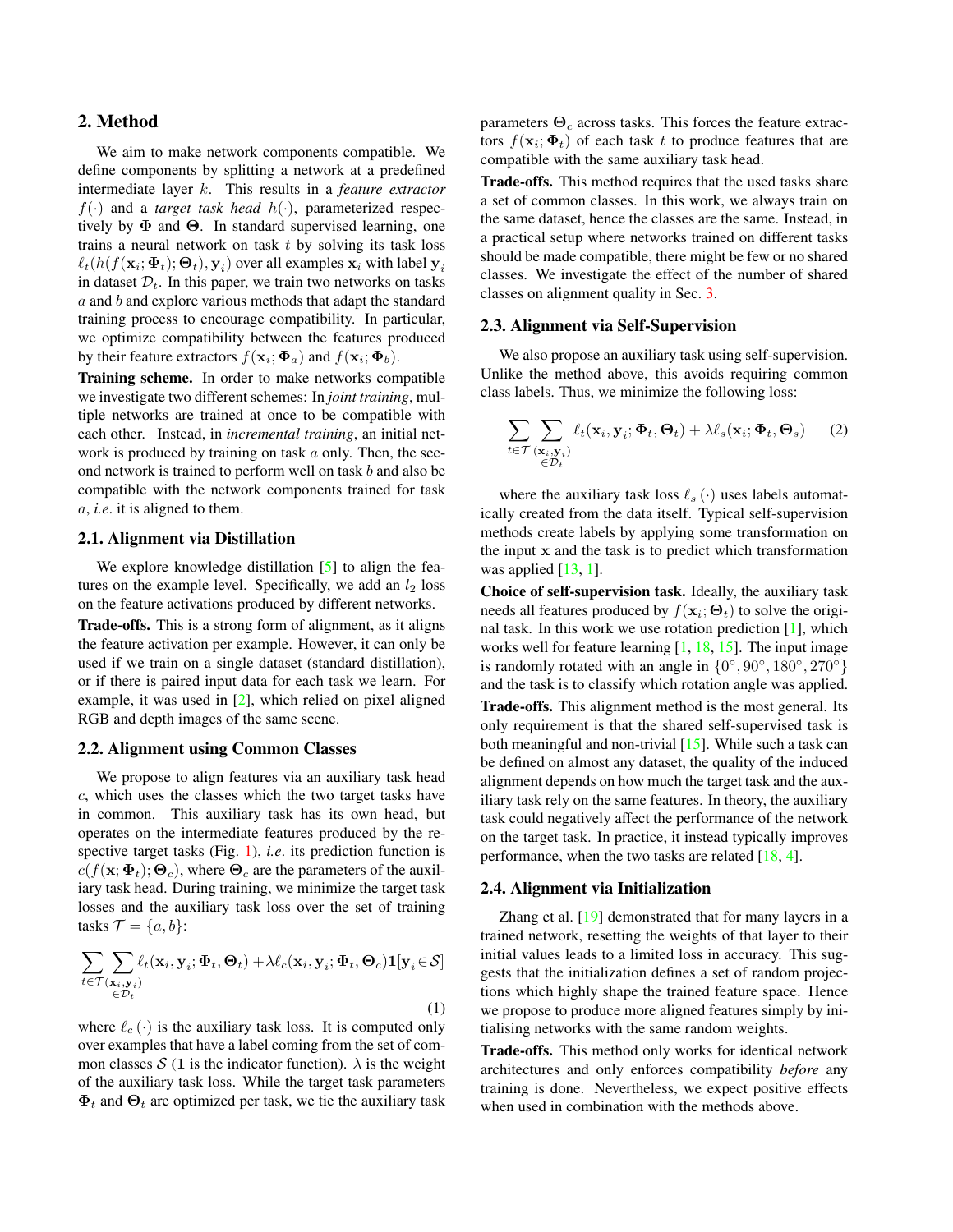## <span id="page-2-2"></span><span id="page-2-0"></span>3. Experiments

We analyze how the different methods from Sec. [2](#page-1-0) perform in producing compatible features. The experimental setup when using an auxiliary task head is visualized in Fig. [1.](#page-0-0) We always train two networks on CIFAR-10 [\[8\]](#page-3-11), where each network gets examples in a different random order. As network architecture we adopt ResNet-56 [\[3\]](#page-3-18), which consists of 3 stages with 9 ResNet blocks of two layers. We split this into a feature extractor and target task head after the second stage, unless stated otherwise. By default we train networks jointly, but there is one experiment in which we use incremental training (Sec. [2\)](#page-1-0). When we discriminate between common task labels, we only use the first 5 classes (Sec. [2.2\)](#page-1-1). We measure two metrics on the CIFAR-10 test set: (i) classification accuracy, when swapping task heads, *i.e*. using the target task head of one network with the feature extractor of the other; (ii) the correlation between the features produced by different networks, as in [\[10,](#page-3-5) [11\]](#page-3-6).

Comparison of alignment methods. We compare the different methods to produce compatible features in Fig. [2.](#page-2-1) While the independently trained networks perform at chance level as expected (10%), the proposed methods enforce good levels of compatibility. Notably, we find that using self-supervised rotation prediction leads to strong performance, while also being simple and general. It even outperforms discriminating 5 common class labels (85.8% *vs*. 72.0%). Interestingly, even independently trained networks starting from the same initalization are reasonably compatible. Combining multiple methods offers performance close to the upper bound of using the feature extractor and task head from the same network. For example, combining rotation and same initialization yields 93.4%, which even slightly outperforms distillation. We note that this is partially because adding rotation prediction as an auxiliary task improves the target task accuracy itself from 93.5% to 94%, when not swapping task heads. To summarize, we have shown that strong compatibility can be achieved even when no paired data is available (as assumed in [\[2\]](#page-3-14)).

Feature similarity. Fig. [3](#page-3-19) shows the correlation of features for independently trained networks and when made compatible with self-supervised rotation prediction. Independently trained networks produce misaligned features. After aligning features with bi-partite graph matching [\[10\]](#page-3-5), we measure 0.32 average correlation, in line with [\[10\]](#page-3-5). Instead, our method directly optimizes for compatible features, hence making such a post-hoc alignment unnecessary. Our method not only aligns features, it also makes them more similar, yielding 0.61 correlation. Interestingly, even though the correlation is still imperfect, there is only a limited effect on classification accuracy (Fig. [2\)](#page-2-1). This demonstrates that perfect alignment is not a requirement for com-

<span id="page-2-1"></span>

Figure 2: Comparison of different alignment methods. All proposed alignment schemes improve compatibility compared to independent training.

patibility.

**Joint** *vs*. incremental training. All experiments so far were in a joint training regime. We also run some experiments incrementally: we first train one task, and freeze the feature extractor (for distillation) or the auxiliary task head (for discriminating common classes (Sec. [2.2\)](#page-1-1) and self-supervised rotation prediction (Sec. [2.3\)](#page-1-2)) Afterwards we train the second task. We found no significant difference between the two training regimes. This shows that we can train new components to be compatible with existing ones.

Where to align. We split the network into the feature extractor and the target task head at every possible layer. Depending on where we split, the correlation of the features of the two networks differs (Fig. [4\)](#page-3-20). In particular, we find that (i) aligning on the last few layers before the classification layer performs poorly; (ii) aligning after the first block of a stage leads to the the strongest alignment. This makes intuitive sense, as the first block of a stage not only learns the residual, but also linearly projects the features to match the dimensionality [\[3\]](#page-3-18). Thus, this block has more parameters and has the largest effect on the features, while the other blocks are truly residual and not as crucial [\[19\]](#page-3-17).

Number of shared classes. We tried sharing 3, 5, and 10 classes. Accuracy of swapped classifier heads was respectively 24.1%, 72.0%, and 92.3%. This suggests that this strategy only works when tasks share many classes.

### 4. Conclusion

In this paper we demonstrated that we can train networks to produce compatible features. We observed that the degree of compatibility highly depends on where we split the network. Furthermore, self-supervised rotation is the most general method to achieve compatibility and works well. Additionally, we found that initializing components with the same random weights has a large positive effect on compatibility. Finally, through the incremental training regime we demonstrated that we can train new components to be compatible with existing ones.